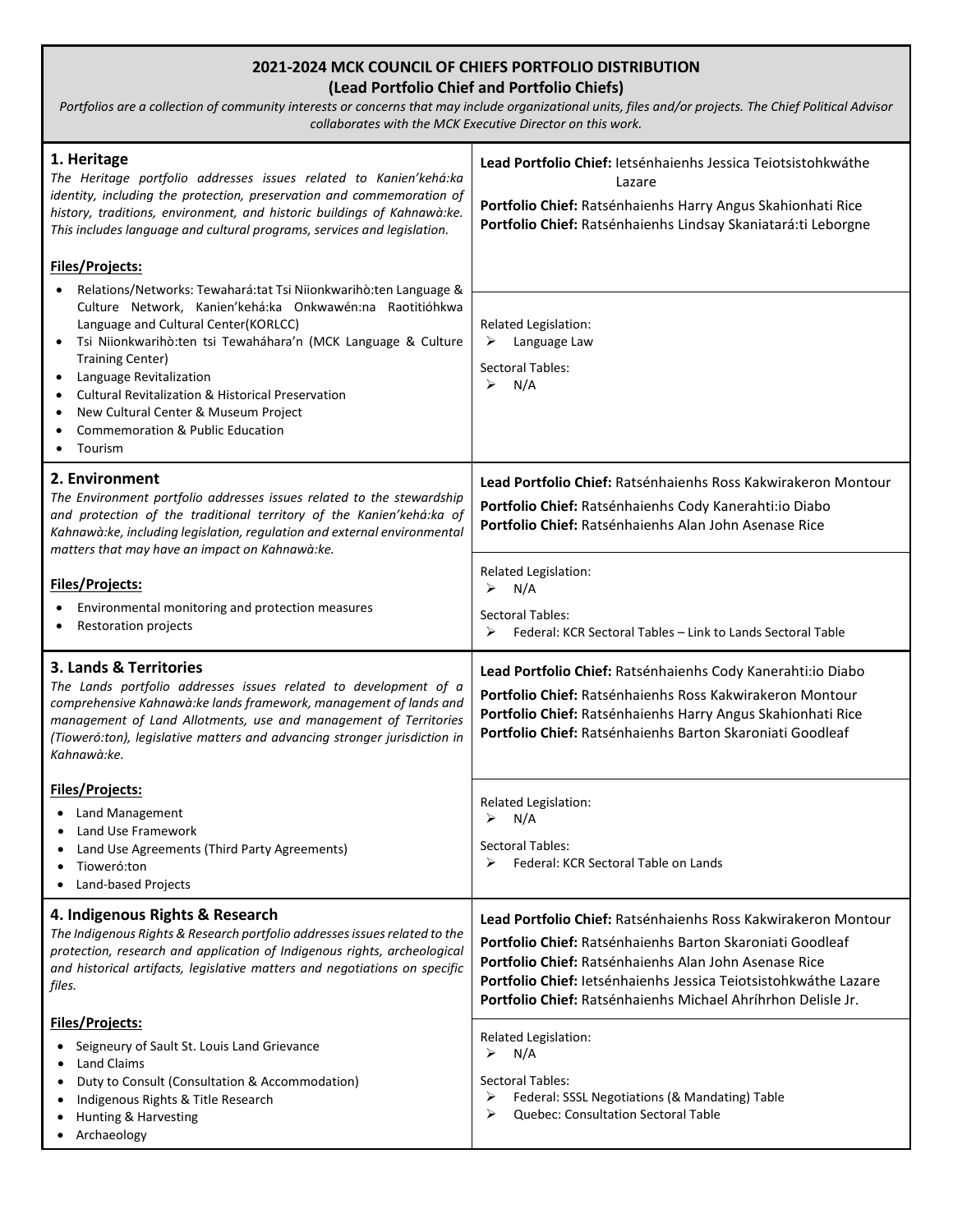| <b>5. External Government Relations</b><br>The External Government Relations portfolio addresses issues related<br>to the establishment, formalization, fostering and maintenance of<br>relationship frameworks with external governments, including KCR<br>and QKR, that advance Kahnawà:ke's jurisdictional and legislative<br>integrity.                       | Lead Portfolio Chief: Ohén:ton Í:iente ne Ratitsénhaienhs<br>Kahsennénhawe Sky-Deer<br>Portfolio Chief: Ratsénhaienhs Michael Ahríhrhon Delisle Jr.<br>Portfolio Chief: Ratsénhaienhs Ross Kakwirakeron Montour<br>Portfolio Chief: Ratsénhaienhs Cody Kanerahti: io Diabo |
|-------------------------------------------------------------------------------------------------------------------------------------------------------------------------------------------------------------------------------------------------------------------------------------------------------------------------------------------------------------------|----------------------------------------------------------------------------------------------------------------------------------------------------------------------------------------------------------------------------------------------------------------------------|
| Files/Projects:<br>Kahnawà:ke & Canada Relations<br>$\bullet$<br>Quebec & Kahnawà: ke Relations<br>$\bullet$<br>Nation-Building & Networking<br>$\bullet$<br>Border Crossing & International Affairs<br>$\bullet$                                                                                                                                                 | Related Legislation:<br>➤<br>N/A<br>Sectoral Tables:<br>Federal: Steering Committee, Maintable, Fiscal Relations Sectoral Table<br>➤<br>Quebec: Central Table, Maintable, Trade & Commerce Sectoral<br>➤                                                                   |
| 6. Administrative Affairs (Finance, Administration &<br><b>Operations Committee)</b><br>The Administrative Affairs portfolio addresses issues related to MCK<br>Administration and Finance, including the FAO Committee and                                                                                                                                       | Lead Portfolio Chief: Ratsénhaienhs Lindsay Skaniatará:ti Leborgne<br>Portfolio Chief: Ietsénhaienhs Tonya Wentanoron Perron<br>Portfolio Chief: Ratsénhaienhs Alan John Asenase Rice                                                                                      |
| legislative linkages and matters.<br>Files/Projects:<br>Finance<br>Administration<br>Operations<br>$\bullet$<br><b>Strategic Planning</b><br>٠<br><b>Comprehensive Community Planning</b><br>٠<br>Kahnawà: ke Collective Impact Initiative<br>Linkage: Asbestos - Occupational Health &<br>Safety<br>management, and monitoring effects of exposure               | Related Legislation:<br>N/A<br>⋗<br>Sectoral Tables:<br>Federal: KCR Sectoral Table on Fiscal Relations<br>⋗                                                                                                                                                               |
| 7. MCK Governance<br>The MCK Governance portfolio addresses issues related to the<br>governance and operational structure of the Council of Chiefs, and<br>respective legislation.                                                                                                                                                                                | Lead Portfolio Chief: Ohén:ton Í:iente ne Ratitsénhaienhs<br>Kahsennénhawe Sky-Deer<br>Portfolio Chief: Ietsénhaienhs Tonya Wentanoron Perron<br>Portfolio Chief: letsénhaienhs Jessica Teiotsistohkwáthe Lazare                                                           |
| <b>Files/Projects:</b><br><b>Governance Framework for Council Chiefs</b><br>$\bullet$<br><b>Operational Policy for Council Chiefs</b><br>$\bullet$<br>Community Engagement Framework & Strategy<br>$\bullet$                                                                                                                                                      | Related Legislation:<br>Mohawk Council of Kahnawà: ke Election Law<br>⋗<br>Sectoral Tables:<br>N/A                                                                                                                                                                         |
| 8. Economic Development<br>The Economic Development portfolio addresses issues related to<br>fostering economy, business opportunities and projects that create<br>revenue and wealth, and legislative matters. Socio-economic<br>development is a prime focus of this portfolio.                                                                                 | Lead Portfolio Chief: Ratsénhaienhs Michael Ahríhrhon Delisle Jr.<br>Portfolio Chief: Ratsénhaienhs Barton Skaroniati Goodleaf<br>Portfolio Chief: Ratsénhaienhs Ross Kakwirakeron Montour<br>Portfolio Chief: Ratsénhaienhs Cody Kanerahti:io Diabo                       |
| <b>Files/Projects:</b><br>Governance (Open for Business)<br>$\bullet$<br>Tewatohnhi'saktha/Kahnawà:ke Economic Development<br>$\bullet$<br>Commission<br><b>Business Economic Development Fund (BEDF)</b><br>$\bullet$<br><b>Business Coalition</b><br>$\bullet$<br><b>Gaming Revenue Generation (MOL)</b><br>$\bullet$<br><b>Revenue Generation</b><br>$\bullet$ | Related Legislation:<br>➤<br>N/A<br>Sectoral Tables:<br>➤<br>Federal: KCR Sectoral Table on Economic Development (Mandate<br>pending)<br>➤<br>Quebec: QKR Sectoral Table on Economic Development                                                                           |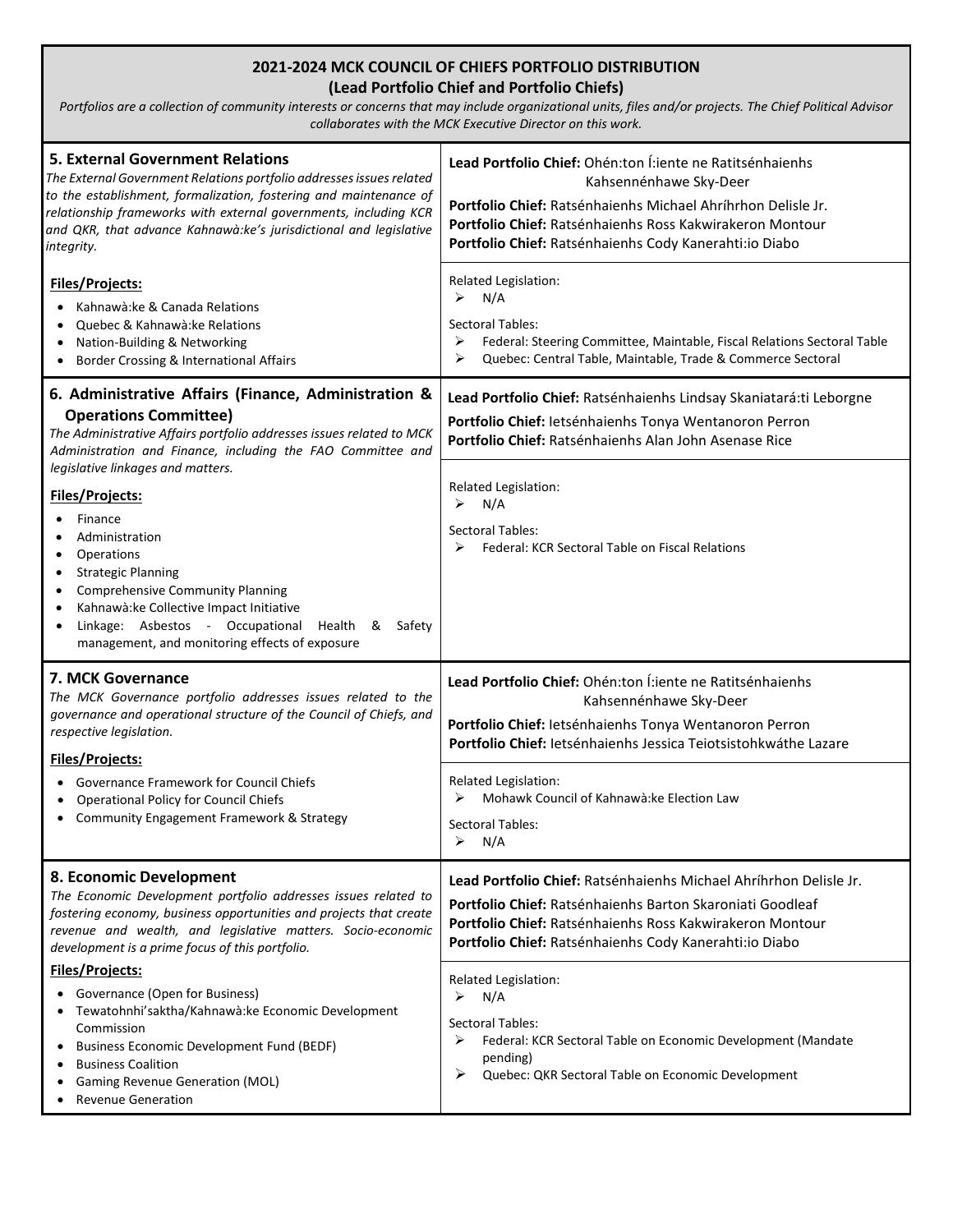| 9. Legislation<br>The Legislation portfolio addresses issues related to the Kahnawà: ke<br>Legislative Coordinating Commission's (KLCC) Community Decision Making                                                                                                                                                                              | Lead Portfolio Chief: letsénhaienhs Tonya Wentanoron Perron<br>Portfolio Chief: letsénhaienhs Jessica Teiotsistohkwáthe Lazare                                                                                                                          |
|------------------------------------------------------------------------------------------------------------------------------------------------------------------------------------------------------------------------------------------------------------------------------------------------------------------------------------------------|---------------------------------------------------------------------------------------------------------------------------------------------------------------------------------------------------------------------------------------------------------|
| Process (CDMP), and current and impending legislative matters.<br>Files/Projects:<br>Governance: Kahnawà: ke Legislative Coordinating Commission<br>Development of Legislative Development Office<br>Community Decision Making Process Evaluation & Review<br>CDMP procedural manual review                                                    | Related Legislation:<br>N/A<br>➤<br>Sectoral Tables:<br>N/A<br>⋗                                                                                                                                                                                        |
| 10. Justice<br>The Justice portfolio addresses issues related to the development and<br>implementation of the Kahnawà: ke Justice Act, legislation and activities of                                                                                                                                                                           | Lead Portfolio Chief: letsénhaienhs Tonya Wentanoron Perron<br>Portfolio Chief: letsénhaienhs Jessica Teiotsistohkwáthe Lazare                                                                                                                          |
| the Justice Commission.<br><b>Files/Projects:</b><br>Kahnawà: ke Justice Act implementation<br><b>Community Review Board</b>                                                                                                                                                                                                                   | Related Legislation:<br>Kahnawà: ke Justice Act<br>⋗<br>Sectoral Tables:<br>➤<br>Federal: KCR Sectoral Table on Justice (Mandate pending)<br>Quebec: QKR Sectoral Table on Justice (Mandate pending)<br>➤                                               |
| 11. Infrastructure, Transport & Operations<br>The Infrastructure, Transport & Operations portfolio addresses issues<br>related to community infrastructure services for roads, water, new<br>development areas, capital planning and development, and relevant<br>legislation. This portfolio includes addressing matters related to Transport | Lead Portfolio Chief: Ratsénhaienhs Arnold Ken'wentéshon Boyer<br>Portfolio Chief: Ratsénhaienhs Lindsay Skaniatará:ti Leborgne<br>Portfolio Chief: Ratsénhaienhs Ryan Karoniarakwon Montour<br>Portfolio Chief: Ratsénhaienhs Cody Kanerahti: io Diabo |
| issues impacting Kahnawà:ke.<br><b>Files/Projects:</b><br><b>Community Infrastructure Services</b><br>Transport (Mercier Bridge, Transport Agreement, 207, etc.)<br>Asbestos Containing Materials Remediation (link to Occupational<br>Health & Safety management, and monitoring effects of exposure)                                         | Related Legislation:<br>N/A<br><b>Sectoral Tables:</b><br>Quebec: QKR Sectoral Table on Transport Issues<br>➤                                                                                                                                           |
| 12. Public Safety<br>The Public Safety portfolio addresses issues related to safety of the public,<br>policing services, fire prevention and response services, and legislative<br>matters. This portfolio includes inspection and monitoring services, such as<br>environmental health officer services.                                      | Lead Portfolio Chief: Ratsénhaienhs Ryan Karoniarakwon Montour<br>Portfolio Chief: Ratsénhaienhs Arnold Ken'wentéshon Boyer<br>Portfolio Chief: Ratsénhaienhs Barton Skaroniati Goodleaf                                                                |
| Files/Projects:<br><b>Public Safety Commission</b><br>Peacekeepers Ethics Commission<br>Peacekeeper Services Board<br>Parole Supervision<br><b>Emergency Preparedness</b><br>Conservation<br>Inspections & Enforcement<br>Emergency Services (Fire, Ambulance)<br>MCK Kahnawà: ke Animal Protection<br>Landfill & Demolition Waste Recycling   | Related Legislation:<br>➤<br>Kahnawà:ke<br>Peacekeeper<br>Kahnawà:ke<br>Law,<br>Emergency<br>Preparedness Law, Kahnawà:ke Sanitary Conditions Law<br><b>Sectoral Tables:</b><br>Quebec: Health & Social Sectoral Tables (Ambulance issue)<br>➤          |